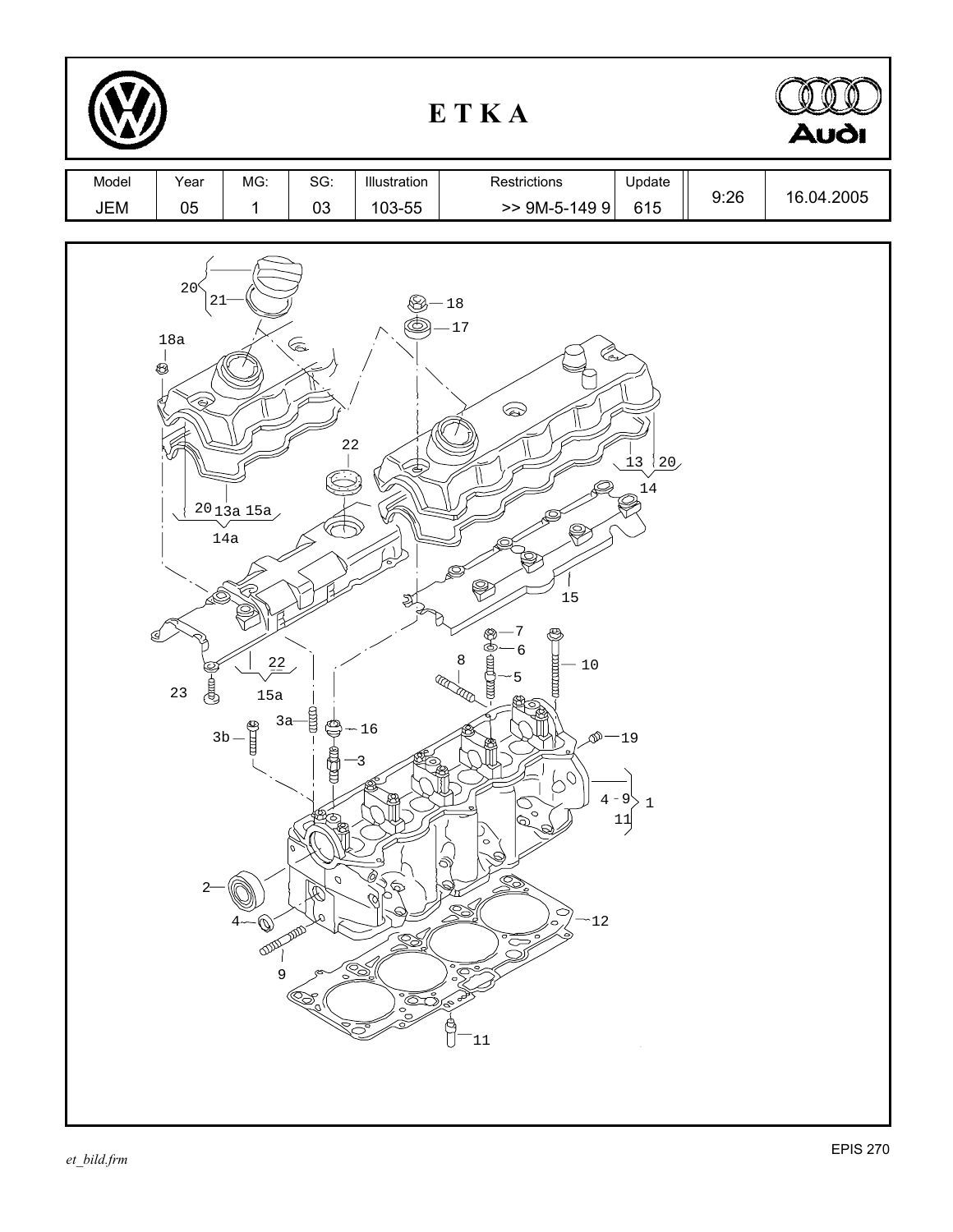

## **E T K A**



| Model | Year     | MG: | SG:      | Illustration | Restrictions | Update | 9:26 | .04.2005<br>16. |
|-------|----------|-----|----------|--------------|--------------|--------|------|-----------------|
| JEM   | በፍ<br>uu |     | ∩∩<br>υJ | --<br>103-55 | 9M-5-1499    | 615    |      |                 |

| Pos             | Part Number      |               | Name                                 | Remarks                                       | Qty               | Model                      |  |
|-----------------|------------------|---------------|--------------------------------------|-----------------------------------------------|-------------------|----------------------------|--|
|                 |                  |               | cylinder head<br>cylinder head cover | $1.9$ ltr.                                    |                   | diesel eng.:<br><b>ALH</b> |  |
| $\mathbf{1}$    |                  | 038 103 351 B |                                      | cylinder head                                 |                   | 1                          |  |
| (1)             | #038 103 265 AX  |               |                                      | cylinder head with valves<br>and camshaft     |                   | 1                          |  |
| $\overline{2}$  |                  | 038 103 085 C |                                      | radial shaft seal<br>(shaft rotation : right) | 47X10             | 1                          |  |
| Зв              | $+ N$            |               | 101 725 01                           | bolt, with hex. socket hd.<br>(combi.)        | $M6X22-S4-SP$     | 7                          |  |
| 4               | N                |               | 011 914 2                            | sealing cap                                   | 24                | 1                          |  |
| (4)             | N                |               | 011 914 3                            | sealing cap                                   |                   | $\mathbf{1}$               |  |
| (4)             | N                |               | 011 914 8                            | sealing cap                                   | A24               | 1                          |  |
| (4)             | N                |               | 011 919 1                            | sealing cap                                   | <b>B25</b>        | x                          |  |
| 5               |                  | 056 103 397   |                                      | stud                                          | M8X56             | 10                         |  |
| 6               | N                |               | 011 558 11                           | washer                                        | 8,4X15X1,6        | 10                         |  |
| 7               | N                |               | 011 008 8                            | hex. nut                                      | M8                | 10                         |  |
| 8               | N                |               | 901 889 02                           | stud                                          | M8X35             | 8                          |  |
| 9               | N                |               | 014 634 1                            | stud                                          | M10AXM8X68-C      | $\mathbf{1}$               |  |
| 10              |                  | 068 103 384 A |                                      | screw, cheese hd.                             | M12X115           | 10                         |  |
| 11              |                  | 037 103 419 B |                                      | valve guide                                   | 36,5MM/7MM        | 8                          |  |
| 12 <sup>2</sup> |                  | 038 103 383 H |                                      | cylinder head gasket                          | 1,55MM<br>1 hole  | $\mathbf 1$                |  |
| (12)            |                  | 038 103 383 J |                                      | cylinder head gasket                          | 1,63MM<br>2 holes | x                          |  |
| (12)            | b 038 103 383 AM |               |                                      | cylinder head gasket                          | 1,63MM<br>2 holes | x                          |  |
| (12)            |                  | 038 103 383 K |                                      | cylinder head gasket                          | 1,71MM<br>3 holes | x                          |  |
| (12)            | b 038 103 383 AN |               |                                      | cylinder head gasket                          | 1,71MM<br>3 holes | x                          |  |
| 13A             |                  |               |                                      | not a spare part<br>replacement:              | 038 103 469 E     |                            |  |